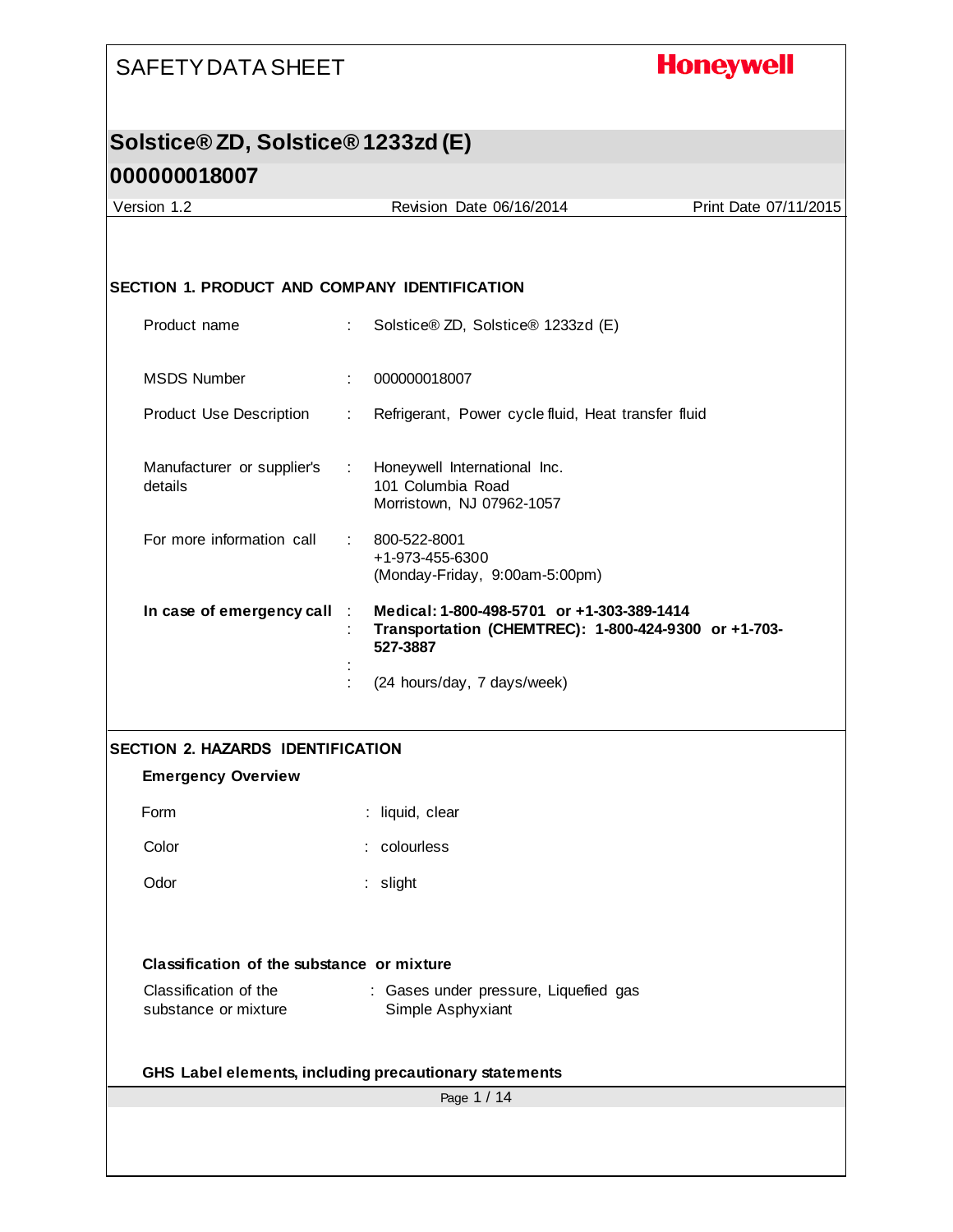# **Honeywell** SAFETY DATA SHEET **Solstice® ZD, Solstice® 1233zd (E) 000000018007** Version 1.2 Revision Date 06/16/2014 Print Date 07/11/2015 Symbol(s) Signal word : Warning Hazard statements : Contains gas under pressure; may explode if heated. May displace oxygen and cause rapid suffocation. Precautionary statements : **Prevention:**  Use personal protective equipment as required. **Storage:**  Protect from sunlight. Store in a well-ventilated place. **Carcinogenicity** No component of this product present at levels greater than or equal to 0.1% is identified as a known or anticipated carcinogen by NTP, IARC, or OSHA. **SECTION 3. COMPOSITION/INFORMATION ON INGREDIENTS** Chemical nature : Substance Chemical Name CAS-No. Concentration trans-1-Chloro-3,3,3-trifluoropropene 102687-65-0 >99.00 % **SECTION 4. FIRST AID MEASURES** Inhalation : Remove to fresh air. If not breathing, give artificial respiration. If breathing is difficult, give oxygen. Use oxygen as required, provided a qualified operator is present. Call a physician. Skin contact : After contact with skin, wash immediately with plenty of water. If symptoms persist, call a physician. Take off all contaminated clothing immediately. Wash contaminated clothing before reuse.Page 2 / 14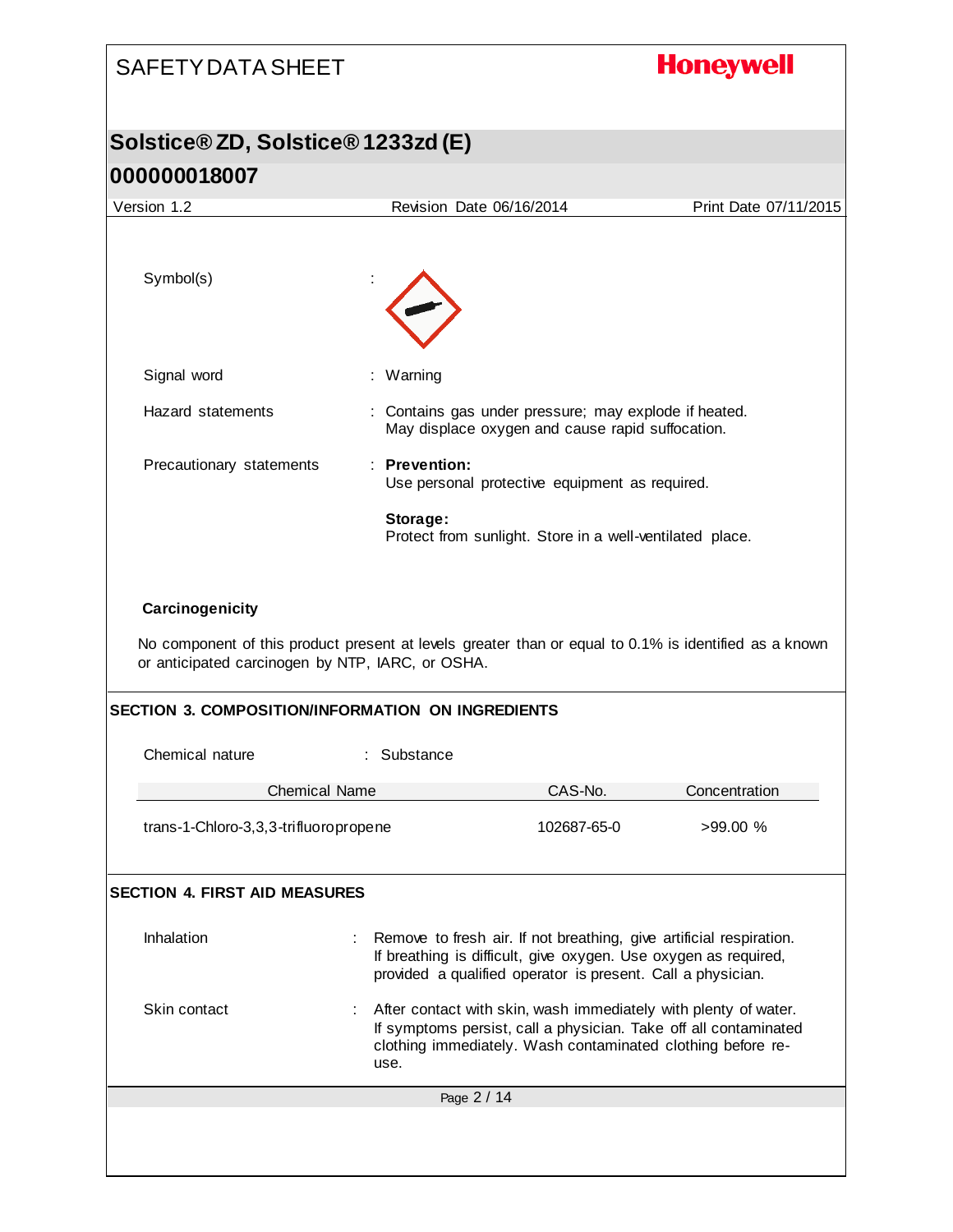**Honeywell** 

| Version 1.2                             | Revision Date 06/16/2014                                                                                                                                                                                                                                                                                                                                                                                                                                                                                                                                                                                                                                                                                                                                                    | Print Date 07/11/2015 |
|-----------------------------------------|-----------------------------------------------------------------------------------------------------------------------------------------------------------------------------------------------------------------------------------------------------------------------------------------------------------------------------------------------------------------------------------------------------------------------------------------------------------------------------------------------------------------------------------------------------------------------------------------------------------------------------------------------------------------------------------------------------------------------------------------------------------------------------|-----------------------|
|                                         |                                                                                                                                                                                                                                                                                                                                                                                                                                                                                                                                                                                                                                                                                                                                                                             |                       |
| Eye contact                             | : Rinse immediately with plenty of water, also under the eyelids,<br>for at least 15 minutes. Call a physician if irritation develops or<br>persists.                                                                                                                                                                                                                                                                                                                                                                                                                                                                                                                                                                                                                       |                       |
| Ingestion                               | If victim is fully conscious, give a cupful of water. Do not induce<br>vomiting without medical advice. Never give anything by mouth<br>to an unconscious person. Call a physician immediately.                                                                                                                                                                                                                                                                                                                                                                                                                                                                                                                                                                             |                       |
| Notes to physician                      |                                                                                                                                                                                                                                                                                                                                                                                                                                                                                                                                                                                                                                                                                                                                                                             |                       |
| Treatment                               | Treat symptomatically.                                                                                                                                                                                                                                                                                                                                                                                                                                                                                                                                                                                                                                                                                                                                                      |                       |
| <b>SECTION 5. FIREFIGHTING MEASURES</b> |                                                                                                                                                                                                                                                                                                                                                                                                                                                                                                                                                                                                                                                                                                                                                                             |                       |
| Suitable extinguishing media            | : The product is not flammable.<br>Use extinguishing measures that are appropriate to local<br>circumstances and the surrounding environment.<br>Water spray<br>Carbon dioxide (CO2)<br>Dry chemical<br>Foam                                                                                                                                                                                                                                                                                                                                                                                                                                                                                                                                                                |                       |
| Specific hazards during<br>firefighting | This product is not flammable at ambient temperatures and<br>atmospheric pressure.<br>However, this material can ignite when mixed with air under<br>pressure and exposed to strong ignition sources.<br>Container may rupture on heating.<br>Cool closed containers exposed to fire with water spray.<br>Do not allow run-off from fire fighting to enter drains or water<br>courses.<br>Vapours are heavier than air and can cause suffocation by<br>reducing oxygen available for breathing.<br>Exposure to decomposition products may be a hazard to<br>health.<br>In case of fire hazardous decomposition products may be<br>produced such as:<br>Hydrogen fluoride<br>Gaseous hydrogen chloride (HCl).<br>Carbon monoxide<br>Carbon dioxide (CO2)<br>Carbonyl halides |                       |
|                                         | Page 3 / 14                                                                                                                                                                                                                                                                                                                                                                                                                                                                                                                                                                                                                                                                                                                                                                 |                       |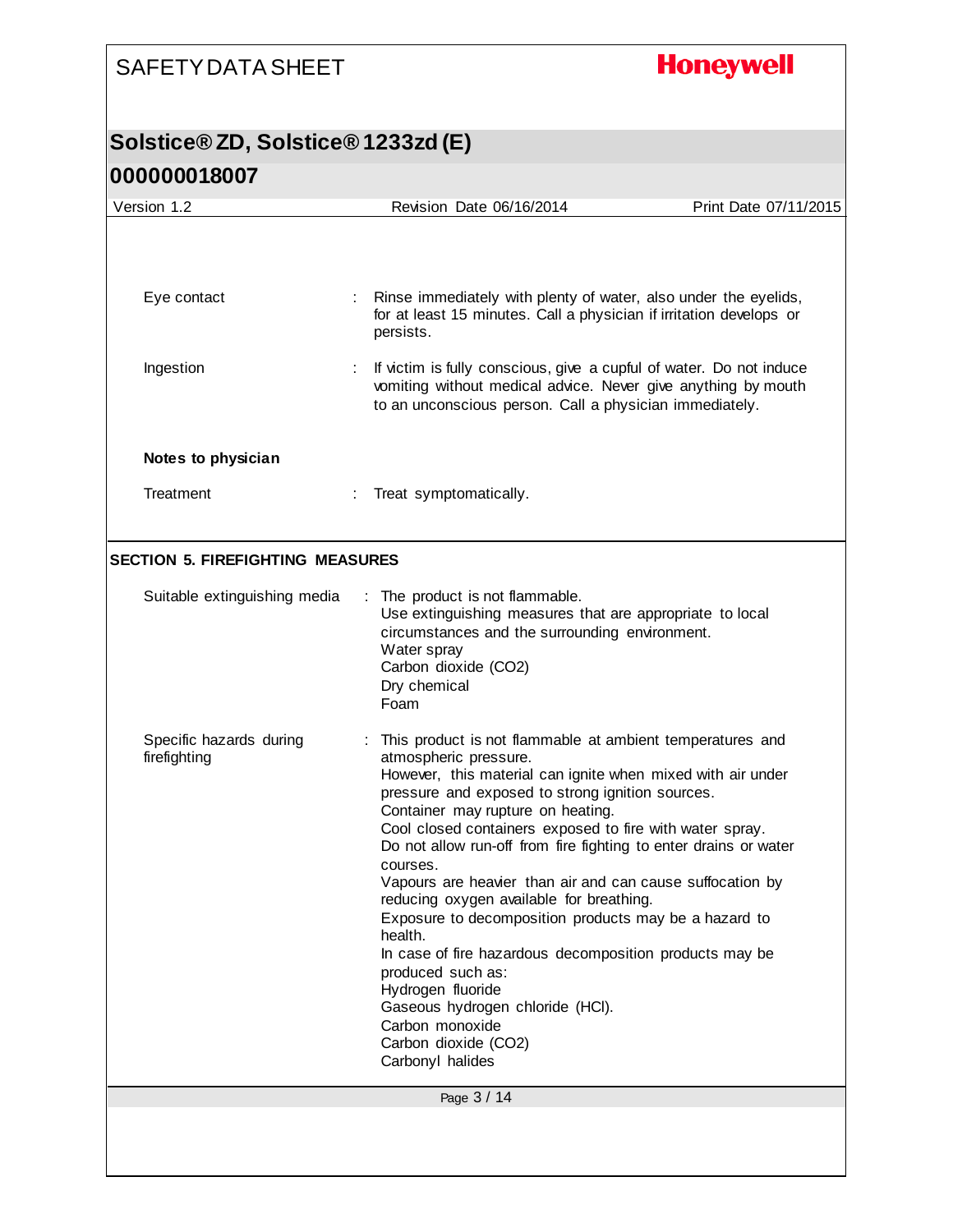| <b>SAFETY DATA SHEET</b>                         | <b>Honeywell</b>                                                                                                                                                                                                                                                                                                                                                                                                                                                                                                                                    |
|--------------------------------------------------|-----------------------------------------------------------------------------------------------------------------------------------------------------------------------------------------------------------------------------------------------------------------------------------------------------------------------------------------------------------------------------------------------------------------------------------------------------------------------------------------------------------------------------------------------------|
| <b>Solstice®ZD, Solstice®1233zd (E)</b>          |                                                                                                                                                                                                                                                                                                                                                                                                                                                                                                                                                     |
| 000000018007                                     |                                                                                                                                                                                                                                                                                                                                                                                                                                                                                                                                                     |
| Version 1.2                                      | Revision Date 06/16/2014<br>Print Date 07/11/2015                                                                                                                                                                                                                                                                                                                                                                                                                                                                                                   |
| Special protective equipment<br>for firefighters | : In the event of fire and/or explosion do not breathe fumes.<br>Wear self-contained breathing apparatus and protective suit.<br>No unprotected exposed skin areas.                                                                                                                                                                                                                                                                                                                                                                                 |
| <b>SECTION 6. ACCIDENTAL RELEASE MEASURES</b>    |                                                                                                                                                                                                                                                                                                                                                                                                                                                                                                                                                     |
| Personal precautions                             | Immediately evacuate personnel to safe areas.<br>Keep people away from and upwind of spill/leak.<br>Wear personal protective equipment. Unprotected persons<br>must be kept away.<br>Remove all sources of ignition.<br>Ventilate the area.<br>Vapours are heavier than air and can cause suffocation by<br>reducing oxygen available for breathing.<br>Avoid accumulation of vapours in low areas.<br>Unprotected personnel should not return until air has been<br>tested and determined safe.<br>Ensure that the oxygen content is $>= 19.5\%$ . |
| Environmental precautions                        | Do not flush into surface water or sanitary sewer system.<br>Prevent further leakage or spillage if safe to do so.<br>Prevent spreading over a wide area (e.g. by containment or oil<br>barriers).                                                                                                                                                                                                                                                                                                                                                  |
| Methods for cleaning up                          | Contain spillage, and then collect with non-combustible<br>absorbent material, (e.g. sand, earth, diatomaceous earth,<br>vermiculite) and place in container for disposal according to<br>local / national regulations (see section 13).                                                                                                                                                                                                                                                                                                            |
| <b>SECTION 7. HANDLING AND STORAGE</b>           |                                                                                                                                                                                                                                                                                                                                                                                                                                                                                                                                                     |
| <b>Handling</b>                                  |                                                                                                                                                                                                                                                                                                                                                                                                                                                                                                                                                     |
| Handling                                         | Handle with care.<br>Do not use in areas without adequate ventilation.<br>Do not breathe vapours or spray mist.<br>Avoid contact with skin, eyes and clothing.<br>Follow all standard safety precautions for handling and use of<br>compressed gas cylinders.                                                                                                                                                                                                                                                                                       |
|                                                  | Page 4 / 14                                                                                                                                                                                                                                                                                                                                                                                                                                                                                                                                         |
|                                                  |                                                                                                                                                                                                                                                                                                                                                                                                                                                                                                                                                     |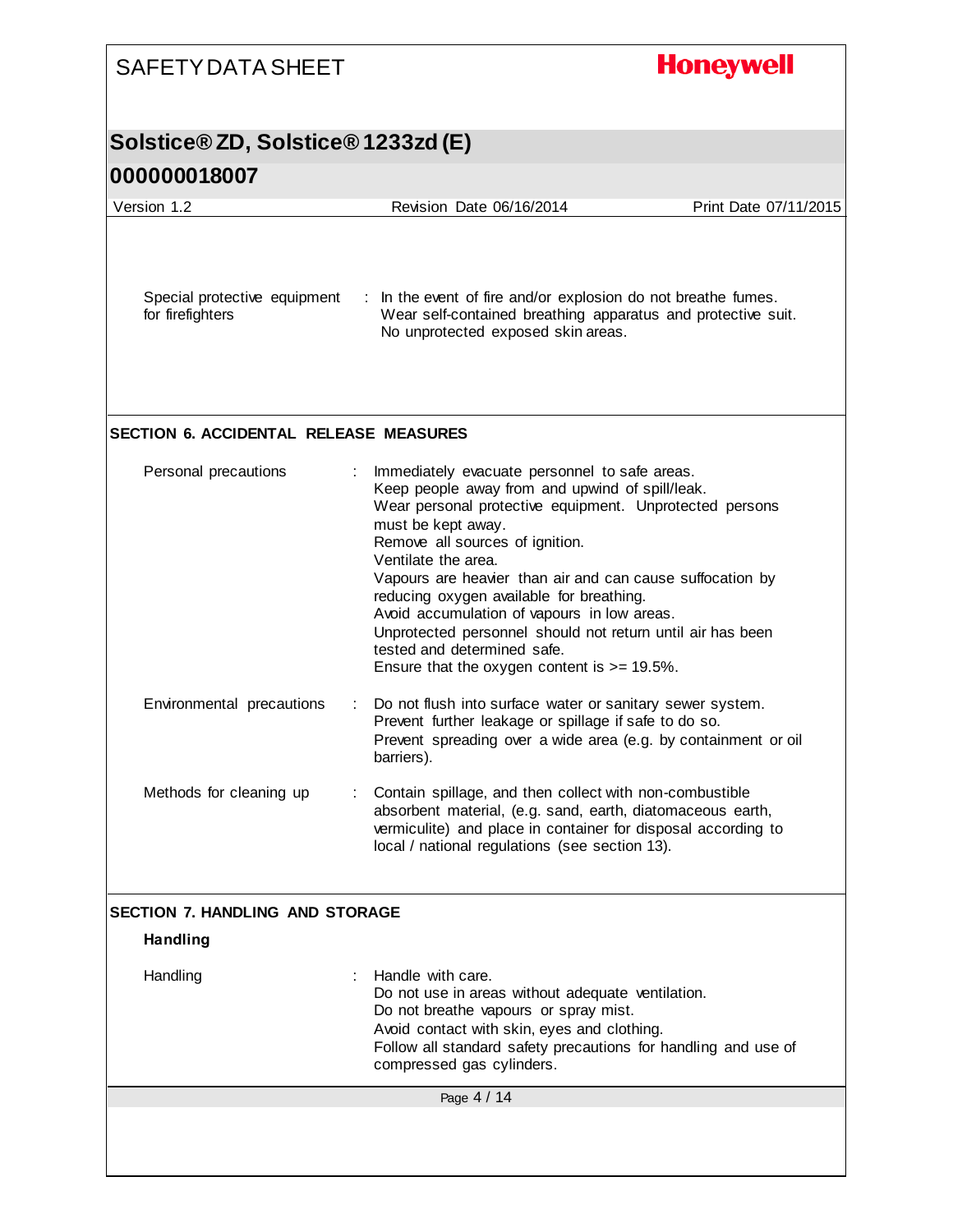## **Honeywell**

| Version 1.2                                        | Revision Date 06/16/2014                                                                                                                                                                                                                                                                                                                                                             | Print Date 07/11/2015 |
|----------------------------------------------------|--------------------------------------------------------------------------------------------------------------------------------------------------------------------------------------------------------------------------------------------------------------------------------------------------------------------------------------------------------------------------------------|-----------------------|
|                                                    |                                                                                                                                                                                                                                                                                                                                                                                      |                       |
|                                                    | Use authorized cylinders only.<br>Protect cylinders from physical damage.<br>Do not puncture or drop cylinders, expose them to open flame<br>or excessive heat.<br>Do not pierce or burn, even after use. Do not spray on a naked<br>flame or any incandescent material.<br>Do not remove screw cap until immediately ready for use.<br>Always replace cap after use.                |                       |
| Advice on protection<br>against fire and explosion | Can form a combustible mixture with air at pressures above<br>atmospheric pressure.<br>Keep product and empty container away from heat and<br>sources of ignition.                                                                                                                                                                                                                   |                       |
| <b>Storage</b>                                     |                                                                                                                                                                                                                                                                                                                                                                                      |                       |
| Requirements for storage<br>areas and containers   | Pressurized container. Protect from sunlight and do not expose<br>to temperatures exceeding 55 °C.<br>Keep containers tightly closed in a dry, cool and well-ventilated<br>place.<br>Storage rooms must be properly ventilated.<br>Ensure adequate ventilation, especially in confined areas.<br>Protect cylinders from physical damage.<br>Store away from incompatible substances. |                       |
| SECTION 8. EXPOSURE CONTROLS/PERSONAL PROTECTION   |                                                                                                                                                                                                                                                                                                                                                                                      |                       |
| Protective measures                                | : Ensure that eyewash stations and safety showers are close to<br>the workstation location.<br>Do not breathe vapours or spray mist.<br>Avoid contact with skin, eyes and clothing.                                                                                                                                                                                                  |                       |
| Engineering measures                               | Use with local exhaust ventilation.<br>Perform filling operations only at stations with exhaust<br>ventilation facilities.                                                                                                                                                                                                                                                           |                       |
| Eye protection                                     | Do not wear contact lenses.<br>Wear as appropriate:<br>Goggles or face shield, giving complete protection to eyes                                                                                                                                                                                                                                                                    |                       |
| Hand protection                                    | Impervious gloves<br>Gloves must be inspected prior to use.                                                                                                                                                                                                                                                                                                                          |                       |
|                                                    |                                                                                                                                                                                                                                                                                                                                                                                      |                       |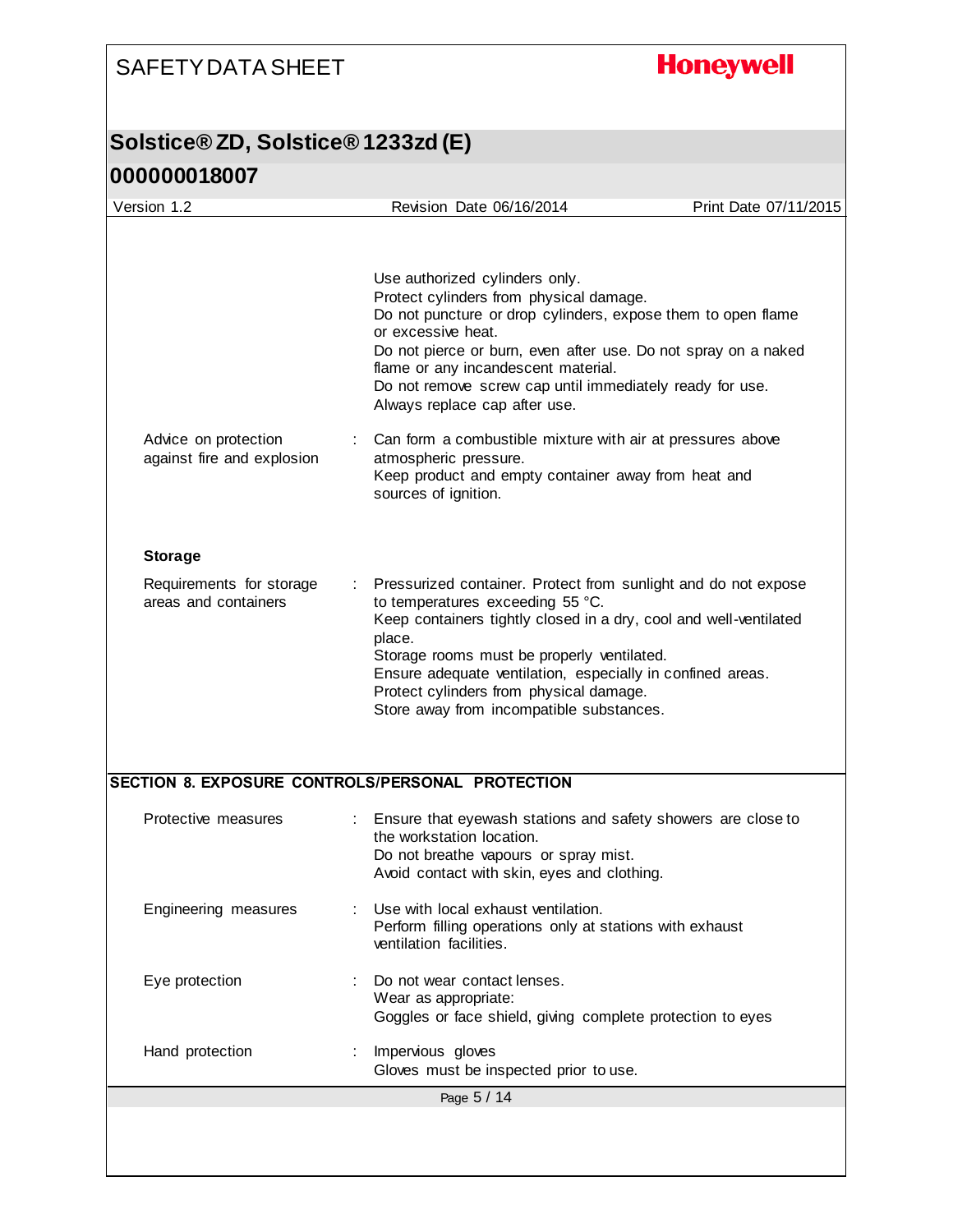## **Honeywell**

| Version 1.2                | Revision Date 06/16/2014                                                                                                                                                                                                                                                                                                                                                                                                                                                            | Print Date 07/11/2015 |
|----------------------------|-------------------------------------------------------------------------------------------------------------------------------------------------------------------------------------------------------------------------------------------------------------------------------------------------------------------------------------------------------------------------------------------------------------------------------------------------------------------------------------|-----------------------|
|                            | Replace when worn.                                                                                                                                                                                                                                                                                                                                                                                                                                                                  |                       |
| Skin and body protection   | Wear as appropriate:<br>Solvent-resistant gloves<br>Solvent-resistant apron and boots<br>If splashes are likely to occur, wear:<br>Protective suit                                                                                                                                                                                                                                                                                                                                  |                       |
| Respiratory protection     | In case of insufficient ventilation wear suitable respiratory<br>equipment.<br>Wear a positive-pressure supplied-air respirator.<br>For rescue and maintenance work in storage tanks use self-<br>contained breathing apparatus.<br>Use NIOSH approved respiratory protection.                                                                                                                                                                                                      |                       |
| Hygiene measures           | Handle in accordance with good industrial hygiene and safety<br>practice.<br>Avoid contact with skin, eyes and clothing.<br>Do not breathe vapours or spray mist.<br>Ensure adequate ventilation, especially in confined areas.<br>Remove and wash contaminated clothing before re-use.<br>Contaminated work clothing should not be allowed out of the<br>workplace.<br>Keep working clothes separately.<br>Wash hands before breaks and immediately after handling the<br>product. |                       |
| <b>Exposure Guidelines</b> |                                                                                                                                                                                                                                                                                                                                                                                                                                                                                     |                       |
| $CAC-ND$<br>Componente     | ميزاد/\<br>Llnda<br>$C$ ontrol                                                                                                                                                                                                                                                                                                                                                                                                                                                      | Rocic                 |

| Components                                      | CAS-No.     | Value                                | Control<br>parameters | Upda<br>te | <b>Basis</b>                                                                 |
|-------------------------------------------------|-------------|--------------------------------------|-----------------------|------------|------------------------------------------------------------------------------|
| trans-1-Chloro-<br>$3,3,3-$<br>trifluoropropene | 102687-65-0 | TWA :<br>time<br>weighted<br>average | (800 ppm)             | 2013       | WEEL:OARS -<br>Workplace<br>Environmental<br>Exposure Level<br>(WEEL) Guides |
| trans-1-Chloro-<br>$3,3,3-$<br>trifluoropropene | 102687-65-0 | TWA :<br>time<br>weighted<br>average | $(800$ ppm $)$        | 2013       | Honeywell: Limit<br>established by<br>Honeywell<br>International Inc.        |
|                                                 |             |                                      |                       |            |                                                                              |
|                                                 |             | Page 6 / 14                          |                       |            |                                                                              |
|                                                 |             |                                      |                       |            |                                                                              |
|                                                 |             |                                      |                       |            |                                                                              |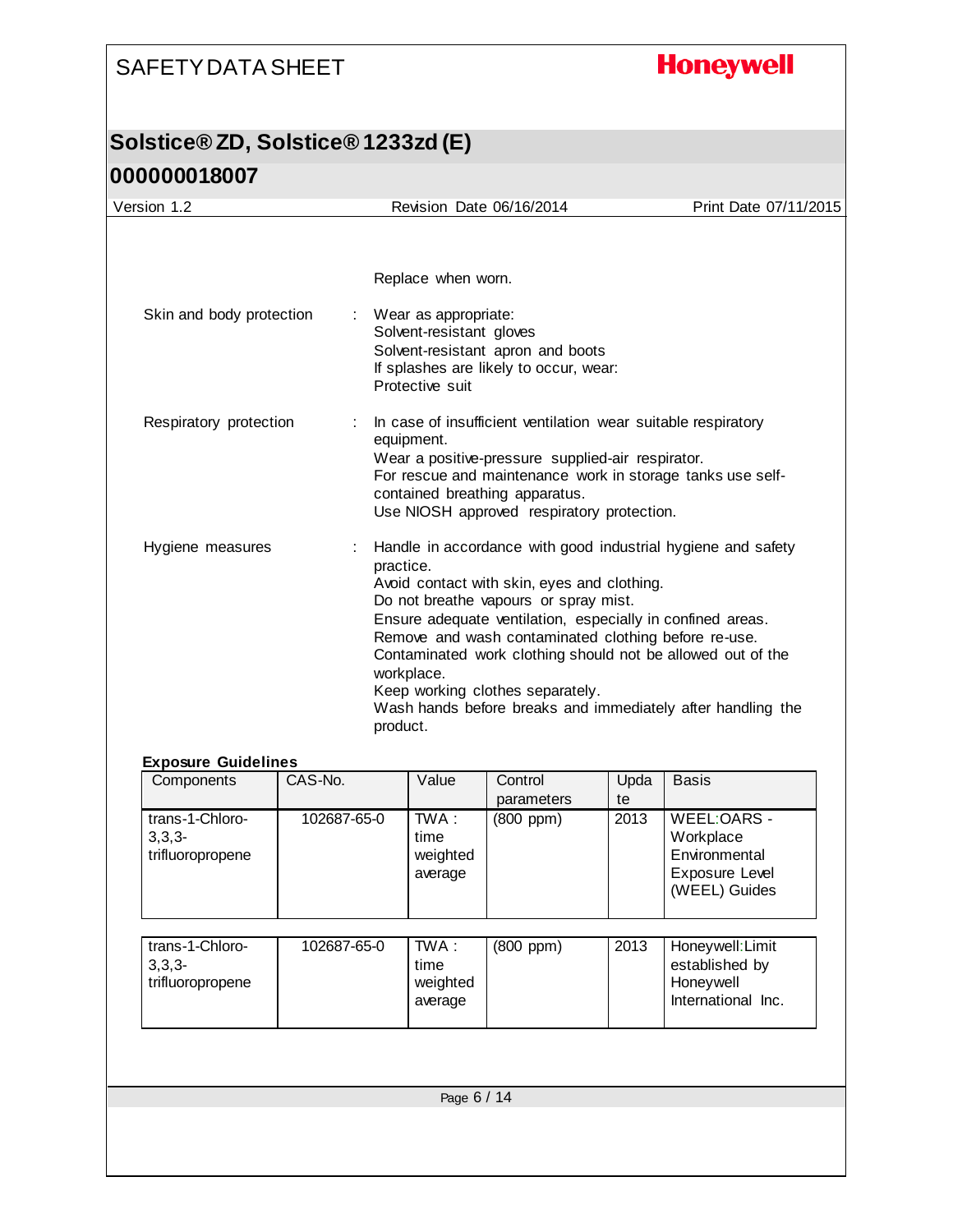## **Honeywell**

## **Solstice® ZD, Solstice® 1233zd (E)**

#### **000000018007**

Version 1.2 Revision Date 06/16/2014 Print Date 07/11/2015

| Physical state               | : liquid, clear                                                 |
|------------------------------|-----------------------------------------------------------------|
| Color                        | : colourless                                                    |
| Odor                         | : slight                                                        |
| Melting point/freezing point | $: < -90$ °C<br>Method: OECD Test Guideline 102                 |
| Boiling point/boiling range  | : $19^{\circ}$ C                                                |
| Flash point                  | : Method: ISO 2719<br>Note: not applicable                      |
| Flammability                 | : The product is not flammable.<br>Method: Flammability (gases) |
| Lower explosion limit        | : Note: None                                                    |
| Upper explosion limit        | : Note: None                                                    |
| Vapor pressure               | : $1,516$ hPa<br>at 30 °C(86 °F)                                |
| Vapor density                | : Note: (Air = $1.0$ ), not determined                          |
| Density                      | 1.27 g/cm3<br>÷                                                 |
| Water solubility             | 1.90 g/l at 20 °C                                               |
|                              | Method: OECD Test Guideline 105                                 |
|                              |                                                                 |
|                              | Page 7 / 14                                                     |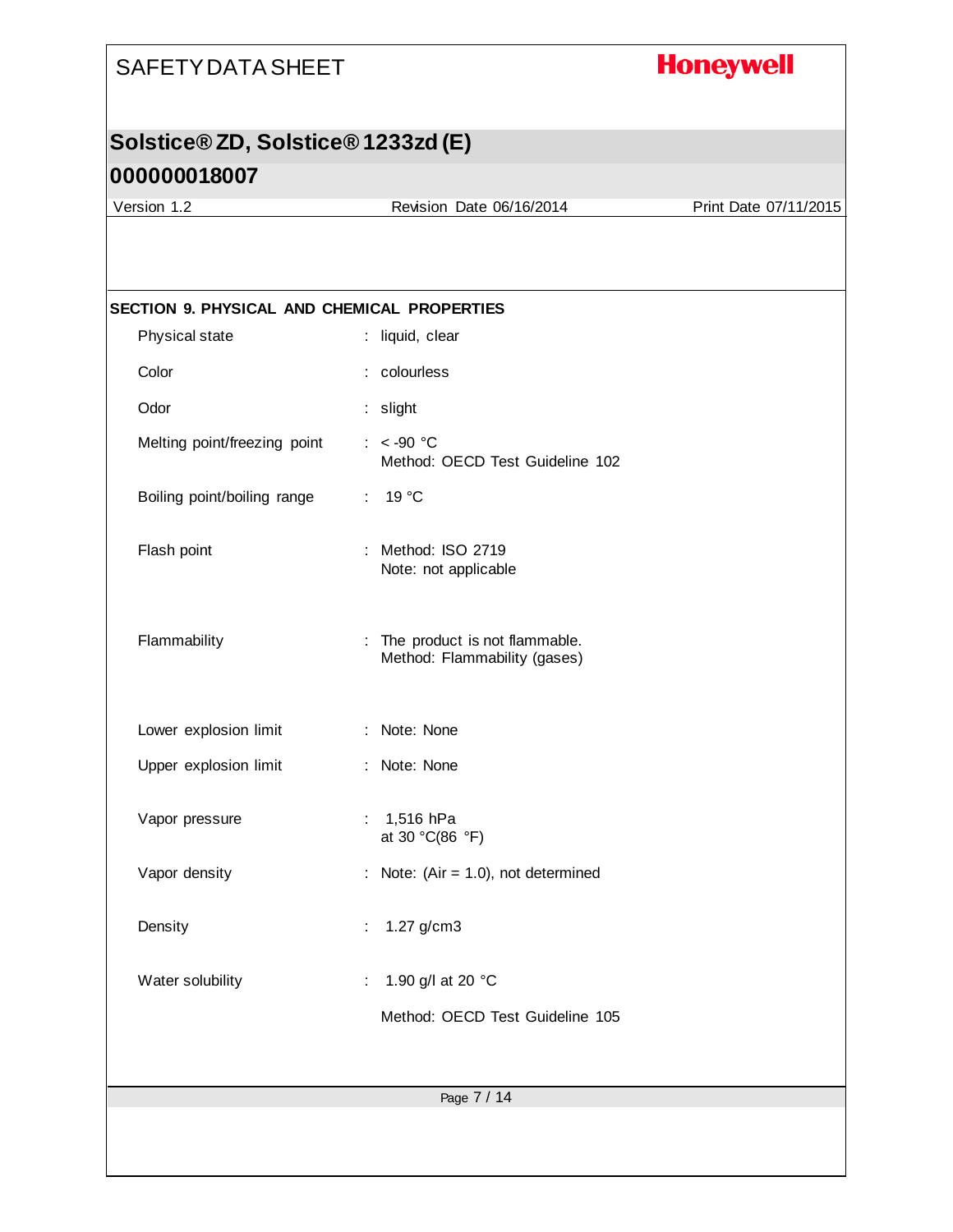## **Honeywell**

#### **Solstice® ZD, Solstice® 1233zd (E)**

| Version 1.2                                  | Revision Date 06/16/2014                                                                                                                                                                                                                                 | Print Date 07/11/2015 |
|----------------------------------------------|----------------------------------------------------------------------------------------------------------------------------------------------------------------------------------------------------------------------------------------------------------|-----------------------|
|                                              |                                                                                                                                                                                                                                                          |                       |
| Partition coefficient: n-<br>octanol/water   | log Pow: 2.2 at 25 °C<br>÷.                                                                                                                                                                                                                              |                       |
| Ignition temperature                         | : $380 °C$ at 986.8 - 1,035.9 hPa<br>Method: DIN 51794                                                                                                                                                                                                   |                       |
| Oxidizing properties                         | : The substance or mixture is not classified as oxidizing.                                                                                                                                                                                               |                       |
| Molecular weight                             | : 130.5 g/mol                                                                                                                                                                                                                                            |                       |
|                                              |                                                                                                                                                                                                                                                          |                       |
| <b>SECTION 10. STABILITY AND REACTIVITY</b>  |                                                                                                                                                                                                                                                          |                       |
| Chemical stability                           | : Stable under recommended storage conditions.                                                                                                                                                                                                           |                       |
| Possibility of hazardous<br>reactions        | : Polymerization can occur.                                                                                                                                                                                                                              |                       |
| Conditions to avoid                          | : Pressurized container. Protect from sunlight and do not<br>expose to temperatures exceeding 55 °C.<br>Can form a combustible mixture with air at pressures above<br>atmospheric pressure.<br>Do not mix with oxygen or air above atmospheric pressure. |                       |
| Incompatible materials to<br>avoid           | : Strong oxidizing agents<br>Finely divided magnesium<br>Finely divided aluminium                                                                                                                                                                        |                       |
| Hazardous decomposition<br>products          | : In case of fire hazardous decomposition products may be<br>produced such as:<br>Carbon monoxide<br>Carbon dioxide (CO2)<br>Carbonyl halides<br>Gaseous hydrogen chloride (HCl).<br>Gaseous hydrogen fluoride (HF).                                     |                       |
| <b>SECTION 11. TOXICOLOGICAL INFORMATION</b> |                                                                                                                                                                                                                                                          |                       |
| Acute inhalation toxicity                    | : LC50: 120000 ppm                                                                                                                                                                                                                                       |                       |
|                                              | Page 8 / 14                                                                                                                                                                                                                                              |                       |
|                                              |                                                                                                                                                                                                                                                          |                       |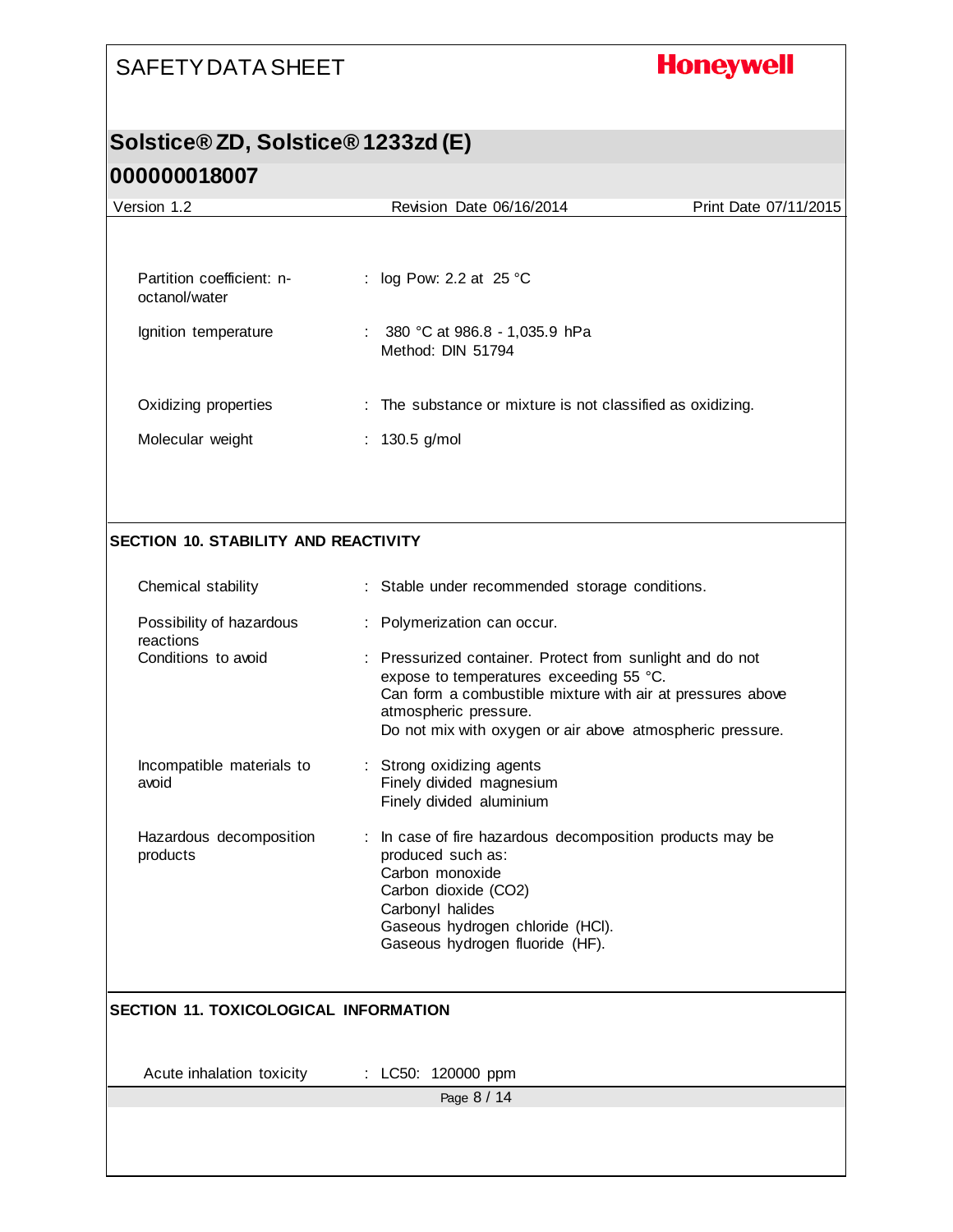## **Honeywell**

| Version 1.2            | Revision Date 06/16/2014                                                                                                                                                         | Print Date 07/11/2015 |
|------------------------|----------------------------------------------------------------------------------------------------------------------------------------------------------------------------------|-----------------------|
|                        |                                                                                                                                                                                  |                       |
|                        | Exposure time: 4 h<br>Species: rat                                                                                                                                               |                       |
| Skin irritation        | : Species: rabbit<br>Result: No skin irritation<br>Classification: Not classified as a skin irritant in animal testing.<br>Method: OECD Test Guideline 404<br>Exposure time: 4 h |                       |
| Sensitisation          | : Result: Does not cause skin sensitisation.<br>Classification: Patch test on human volunteers did not<br>demonstrate sensitisation properties.                                  |                       |
|                        | : Cardiac sensitization<br>Species: dogs<br>Note: Cardiac sensitisation threshold (dog): 25000 ppm.                                                                              |                       |
| Repeated dose toxicity | : Species: rat<br>Application Route: Inhalation<br>Exposure time: 4 Weeks<br>NOEL: 4500 ppm<br>Note: Subacute toxicity                                                           |                       |
| Genotoxicity in vitro  | Test Method: Mutagenicity (Salmonella typhimurium - reverse<br>mutation assay)<br>Result: negative                                                                               |                       |
| Genotoxicity in vivo   | Species: rat<br>t.<br>Cell type: Bone marrow<br>Method: Mutagenicity (micronucleus test)<br>Result: negative                                                                     |                       |
| Genotoxicity in vivo   | Test Method: Unscheduled DNA synthesis<br>Species: rat<br>Result: negative                                                                                                       |                       |
| Genotoxicity in vivo   | Species: mouse<br>Cell type: Bone marrow<br>Method: Mutagenicity (micronucleus test)<br>Result: negative                                                                         |                       |
|                        |                                                                                                                                                                                  |                       |
|                        | Page 9 / 14                                                                                                                                                                      |                       |
|                        |                                                                                                                                                                                  |                       |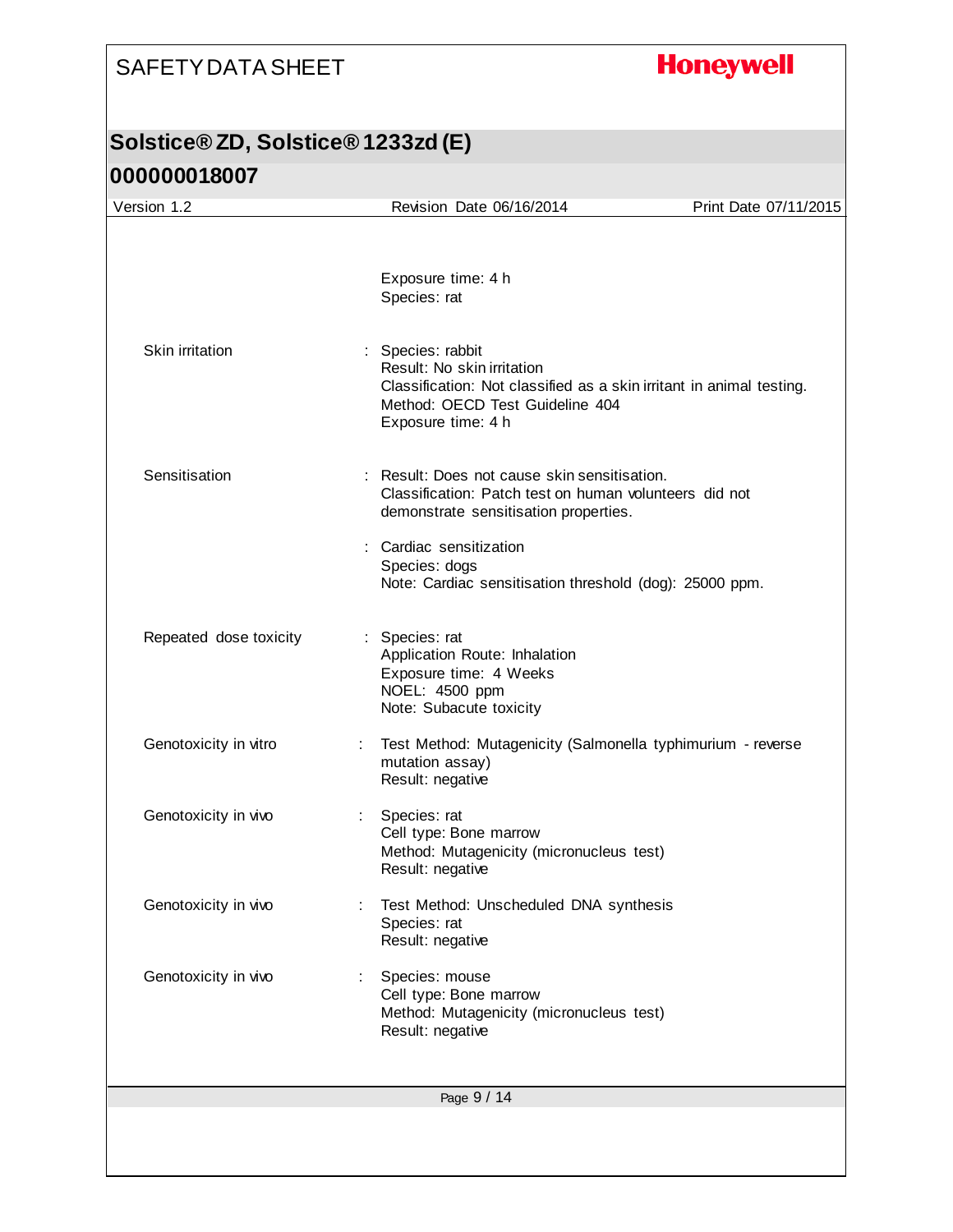## **Honeywell**

| Version 1.2                                                             | Revision Date 06/16/2014                                                                                                                                  | Print Date 07/11/2015 |
|-------------------------------------------------------------------------|-----------------------------------------------------------------------------------------------------------------------------------------------------------|-----------------------|
|                                                                         |                                                                                                                                                           |                       |
| Reproductive toxicity                                                   | : Species: rabbit<br>Note: No-observed-effect level - 15,000 ppm                                                                                          |                       |
|                                                                         | : Species: rat<br>Note: No-observed-effect level - 10,000 ppm                                                                                             |                       |
| Teratogenicity                                                          | : Species: rabbit<br>Note: No-observed-effect level - 15,000 ppm                                                                                          |                       |
|                                                                         | : Species: rat<br>Note: No-observed-effect level - 10,000 ppm                                                                                             |                       |
| Further information                                                     | : Note: Excessive exposure may cause central nervous system<br>effects including drowsiness and dizziness. Excessive                                      |                       |
|                                                                         | exposure may also cause cardiac arrhythmia.                                                                                                               |                       |
| <b>SECTION 12. ECOLOGICAL INFORMATION</b><br><b>Ecotoxicity effects</b> |                                                                                                                                                           |                       |
| Toxicity to fish                                                        | : LC50: 38 mg/l<br>Exposure time: 96 h<br>Species: Oncorhynchus mykiss (rainbow trout)<br>Method: OECD Test Guideline 203                                 |                       |
| Toxicity to daphnia and other<br>aquatic invertebrates                  | : Immobilization<br>EC50: 82 mg/l<br>Exposure time: 48 h<br>Species: Daphnia magna (Water flea)<br>Method: OECD Test Guideline 202                        |                       |
| Toxicity to algae                                                       | Growth inhibition<br>EC50: 106.7 mg/l<br>Exposure time: 72 h<br>Species: Pseudokirchneriella subcapitata (green algae)<br>Method: OECD Test Guideline 201 |                       |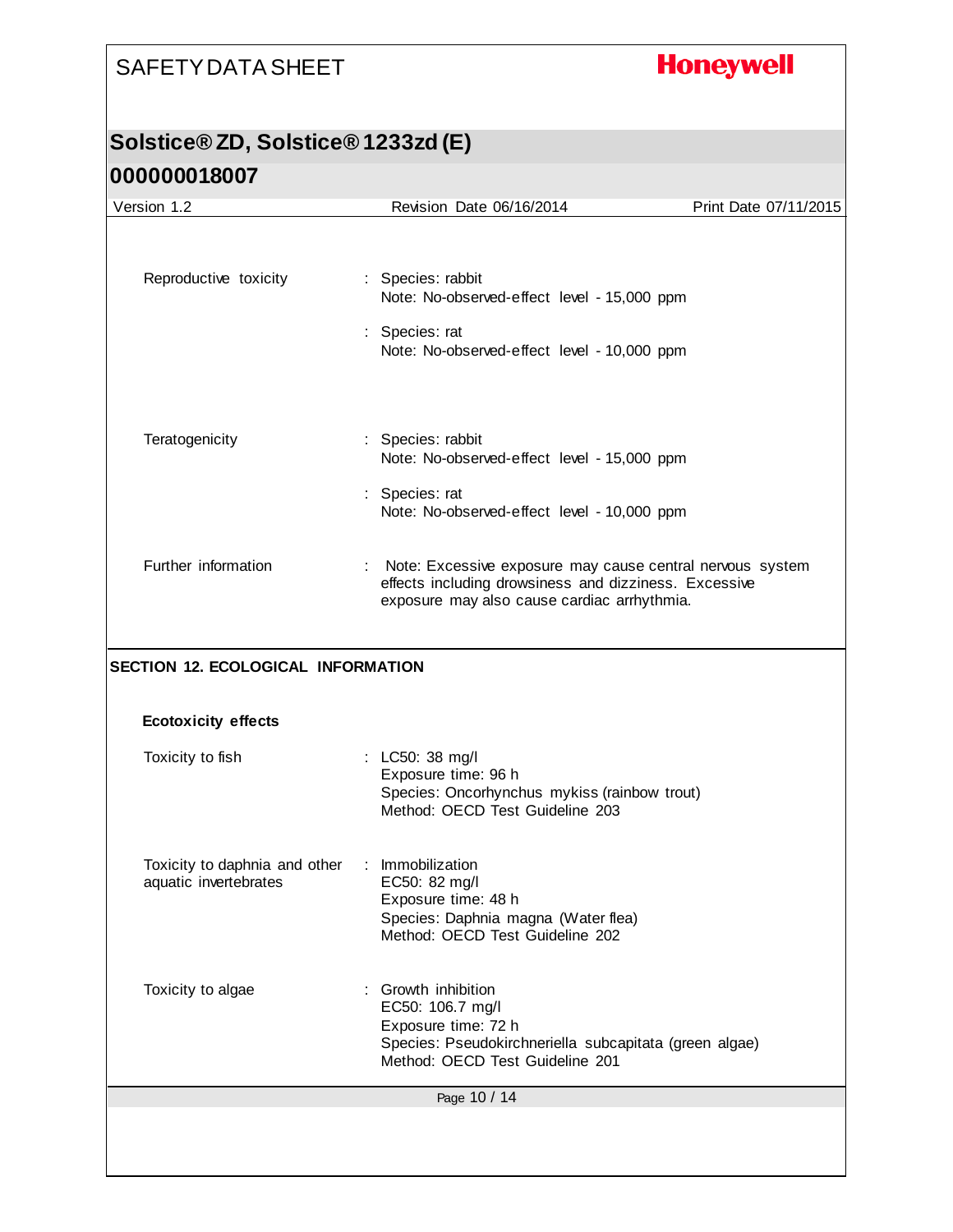## **Honeywell**

| Version 1.2<br>Revision Date 06/16/2014<br>Growth rate<br>NOEC: 115 mg/l<br>Exposure time: 72 h<br>Species: Pseudokirchneriella subcapitata (green algae)<br>Method: OECD Test Guideline 201<br>Elimination information (persistence and degradability)<br>Biodegradability<br>: Result: Not readily biodegradable.<br>Value: 0 %<br>Method: OECD 301 D<br>Further information on ecology<br><b>SECTION 13. DISPOSAL CONSIDERATIONS</b><br>Disposal methods<br>: Observe all Federal, State, and Local Environmental<br>regulations.<br>Note<br>Where possible recycling is preferred to disposal or<br>incineration.<br><b>SECTION 14. TRANSPORT INFORMATION</b><br><b>DOT</b><br>UN/ID No.<br>$:$ UN 3163<br>: LIQUEFIED GAS, N.O.S.<br>Proper shipping name<br>(Trans-1-Chloro-3,3,3-trifluoropropene)<br>Class<br>2.2<br>Packing group<br><b>Hazard Labels</b><br>2.2<br><b>IATA</b><br>UN/ID No.<br><b>UN 3163</b><br>Description of the goods<br>: LIQUEFIED GAS, N.O.S.<br>(Trans-1-Chloro-3,3,3-trifluoropropene)<br>Class<br>: 2.2<br>2.2<br><b>Hazard Labels</b><br>Packing instruction (cargo<br>200<br>÷.<br>aircraft) |                       |
|------------------------------------------------------------------------------------------------------------------------------------------------------------------------------------------------------------------------------------------------------------------------------------------------------------------------------------------------------------------------------------------------------------------------------------------------------------------------------------------------------------------------------------------------------------------------------------------------------------------------------------------------------------------------------------------------------------------------------------------------------------------------------------------------------------------------------------------------------------------------------------------------------------------------------------------------------------------------------------------------------------------------------------------------------------------------------------------------------------------------------------|-----------------------|
|                                                                                                                                                                                                                                                                                                                                                                                                                                                                                                                                                                                                                                                                                                                                                                                                                                                                                                                                                                                                                                                                                                                                    | Print Date 07/11/2015 |
|                                                                                                                                                                                                                                                                                                                                                                                                                                                                                                                                                                                                                                                                                                                                                                                                                                                                                                                                                                                                                                                                                                                                    |                       |
|                                                                                                                                                                                                                                                                                                                                                                                                                                                                                                                                                                                                                                                                                                                                                                                                                                                                                                                                                                                                                                                                                                                                    |                       |
|                                                                                                                                                                                                                                                                                                                                                                                                                                                                                                                                                                                                                                                                                                                                                                                                                                                                                                                                                                                                                                                                                                                                    |                       |
|                                                                                                                                                                                                                                                                                                                                                                                                                                                                                                                                                                                                                                                                                                                                                                                                                                                                                                                                                                                                                                                                                                                                    |                       |
|                                                                                                                                                                                                                                                                                                                                                                                                                                                                                                                                                                                                                                                                                                                                                                                                                                                                                                                                                                                                                                                                                                                                    |                       |
|                                                                                                                                                                                                                                                                                                                                                                                                                                                                                                                                                                                                                                                                                                                                                                                                                                                                                                                                                                                                                                                                                                                                    |                       |
|                                                                                                                                                                                                                                                                                                                                                                                                                                                                                                                                                                                                                                                                                                                                                                                                                                                                                                                                                                                                                                                                                                                                    |                       |
|                                                                                                                                                                                                                                                                                                                                                                                                                                                                                                                                                                                                                                                                                                                                                                                                                                                                                                                                                                                                                                                                                                                                    |                       |
|                                                                                                                                                                                                                                                                                                                                                                                                                                                                                                                                                                                                                                                                                                                                                                                                                                                                                                                                                                                                                                                                                                                                    |                       |
|                                                                                                                                                                                                                                                                                                                                                                                                                                                                                                                                                                                                                                                                                                                                                                                                                                                                                                                                                                                                                                                                                                                                    |                       |
|                                                                                                                                                                                                                                                                                                                                                                                                                                                                                                                                                                                                                                                                                                                                                                                                                                                                                                                                                                                                                                                                                                                                    |                       |
|                                                                                                                                                                                                                                                                                                                                                                                                                                                                                                                                                                                                                                                                                                                                                                                                                                                                                                                                                                                                                                                                                                                                    |                       |
|                                                                                                                                                                                                                                                                                                                                                                                                                                                                                                                                                                                                                                                                                                                                                                                                                                                                                                                                                                                                                                                                                                                                    |                       |
|                                                                                                                                                                                                                                                                                                                                                                                                                                                                                                                                                                                                                                                                                                                                                                                                                                                                                                                                                                                                                                                                                                                                    |                       |
| Page 11 / 14                                                                                                                                                                                                                                                                                                                                                                                                                                                                                                                                                                                                                                                                                                                                                                                                                                                                                                                                                                                                                                                                                                                       |                       |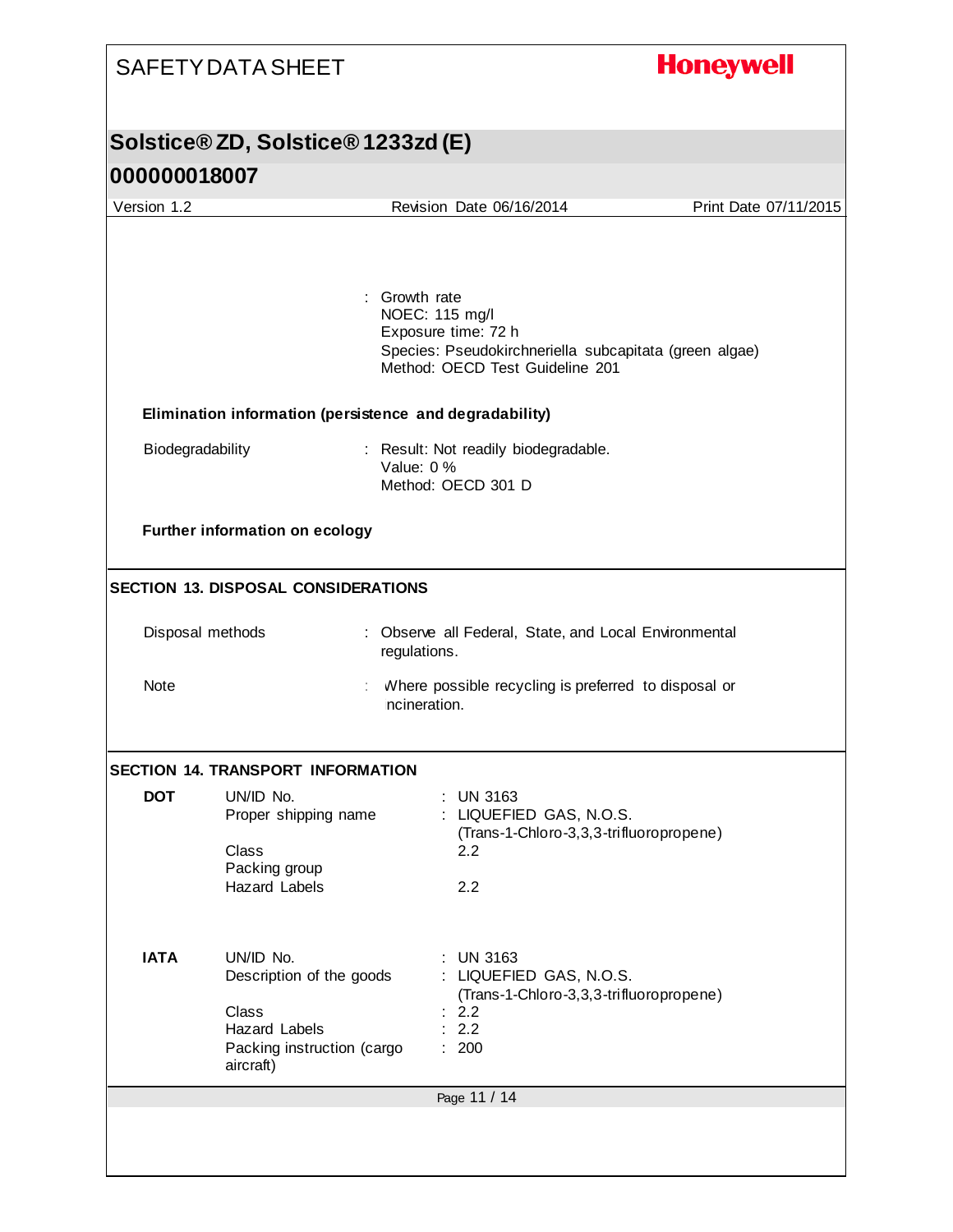## **Honeywell**

#### **Solstice® ZD, Solstice® 1233zd (E)**

| Version 1.2 |                                                                                                      |                     |                  | Revision Date 06/16/2014                                                                  | Print Date 07/11/2015                                     |
|-------------|------------------------------------------------------------------------------------------------------|---------------------|------------------|-------------------------------------------------------------------------------------------|-----------------------------------------------------------|
|             | Packing instruction<br>(passenger aircraft)                                                          |                     |                  | : 200                                                                                     |                                                           |
| <b>IMDG</b> | UN/ID No.<br>Description of the goods                                                                |                     |                  | <b>UN 3163</b><br>: LIQUEFIED GAS, N.O.S.<br>(TRANS-1-CHLORO-3,3,3-<br>TRIFLUOROP ROPENE) |                                                           |
|             | Class<br><b>Hazard Labels</b><br>EmS Number<br>Marine pollutant                                      |                     |                  | 2.2<br>2.2<br>: F-C, S-V<br>: no                                                          |                                                           |
|             | <b>SECTION 15. REGULATORY INFORMATION</b>                                                            |                     |                  |                                                                                           |                                                           |
|             | <b>Inventories</b>                                                                                   |                     |                  |                                                                                           |                                                           |
|             | <b>US. Toxic Substances</b><br>Control Act                                                           | : On TSCA Inventory |                  |                                                                                           |                                                           |
|             | Australia. Industrial<br>Chemical (Notification and<br>Assessment) Act                               |                     |                  | On the inventory, or in compliance with the inventory                                     |                                                           |
|             | Canada. Canadian<br><b>Environmental Protection</b><br>Act (CEPA). Domestic<br>Substances List (DSL) |                     |                  |                                                                                           | : All components of this product are on the Canadian DSL. |
| List        | Japan. Kashin-Hou Law                                                                                |                     |                  | : On the inventory, or in compliance with the inventory                                   |                                                           |
|             | Korea. Toxic Chemical<br>Control Law (TCCL) List                                                     |                     |                  | : On the inventory, or in compliance with the inventory                                   |                                                           |
| Act         | Philippines. The Toxic<br>Substances and Hazardous<br>and Nuclear Waste Control                      |                     |                  | : Not in compliance with the inventory                                                    |                                                           |
|             |                                                                                                      |                     |                  | $:$ trans-1-Chloro-3,3,3-                                                                 | 102687-65-0                                               |
|             | China. Inventory of Existing<br><b>Chemical Substances</b>                                           |                     | trifluoropropene | : On the inventory, or in compliance with the inventory                                   |                                                           |
|             |                                                                                                      |                     |                  | Page 12 / 14                                                                              |                                                           |
|             |                                                                                                      |                     |                  |                                                                                           |                                                           |
|             |                                                                                                      |                     |                  |                                                                                           |                                                           |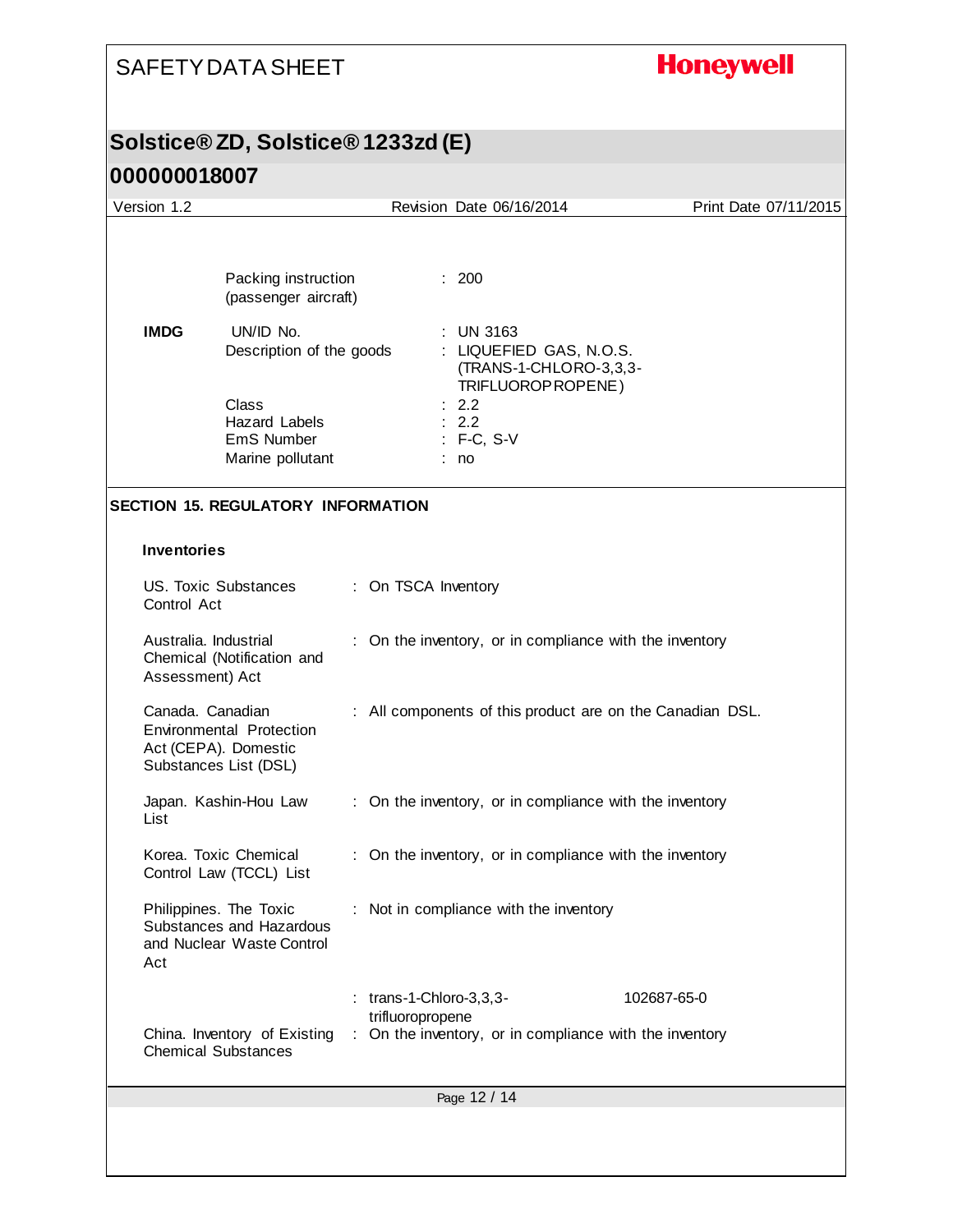## **Honeywell**

#### **Solstice® ZD, Solstice® 1233zd (E)**

| Version 1.2                                                                            |                  | Revision Date 06/16/2014                                                                                                                                                                               | Print Date 07/11/2015                                                                                                      |  |
|----------------------------------------------------------------------------------------|------------------|--------------------------------------------------------------------------------------------------------------------------------------------------------------------------------------------------------|----------------------------------------------------------------------------------------------------------------------------|--|
| New Zealand. Inventory of<br>Chemicals (NZloC), as<br>published by ERMA New<br>Zealand |                  | : Not in compliance with the inventory<br>$:$ trans-1-Chloro-3,3,3-<br>102687-65-0                                                                                                                     |                                                                                                                            |  |
|                                                                                        | trifluoropropene |                                                                                                                                                                                                        |                                                                                                                            |  |
| <b>National regulatory information</b>                                                 |                  |                                                                                                                                                                                                        |                                                                                                                            |  |
| <b>SARA 302 Components</b>                                                             |                  | : SARA 302: No chemicals in this material are subject to the<br>reporting requirements of SARA Title III, Section 302.                                                                                 |                                                                                                                            |  |
| <b>SARA 313 Components</b>                                                             |                  | : SARA 313: This material does not contain any chemical<br>components with known CAS numbers that exceed the<br>threshold (De Minimis) reporting levels established by SARA<br>Title III, Section 313. |                                                                                                                            |  |
| SARA 311/312 Hazards                                                                   |                  | : Acute Health Hazard<br>Sudden Release of Pressure Hazard                                                                                                                                             |                                                                                                                            |  |
| California Prop. 65                                                                    |                  | reproductive harm.                                                                                                                                                                                     | : This product does not contain any chemicals known to State of<br>California to cause cancer, birth defects, or any other |  |
| New Jersey RTK                                                                         | trifluoropropene | $:$ trans-1-Chloro-3,3,3-                                                                                                                                                                              | 102687-65-<br>0                                                                                                            |  |
| Pennsylvania RTK                                                                       | trifluoropropene | $:$ trans-1-Chloro-3,3,3-                                                                                                                                                                              | 102687-65-<br>0                                                                                                            |  |
| <b>WHMIS Classification</b>                                                            |                  | : A: Compressed Gas<br>This product has been classified according to the hazard criteria<br>of the CPR and the MSDS contains all of the information<br>required by the CPR.                            |                                                                                                                            |  |
|                                                                                        |                  | Page 13 / 14                                                                                                                                                                                           |                                                                                                                            |  |
|                                                                                        |                  |                                                                                                                                                                                                        |                                                                                                                            |  |